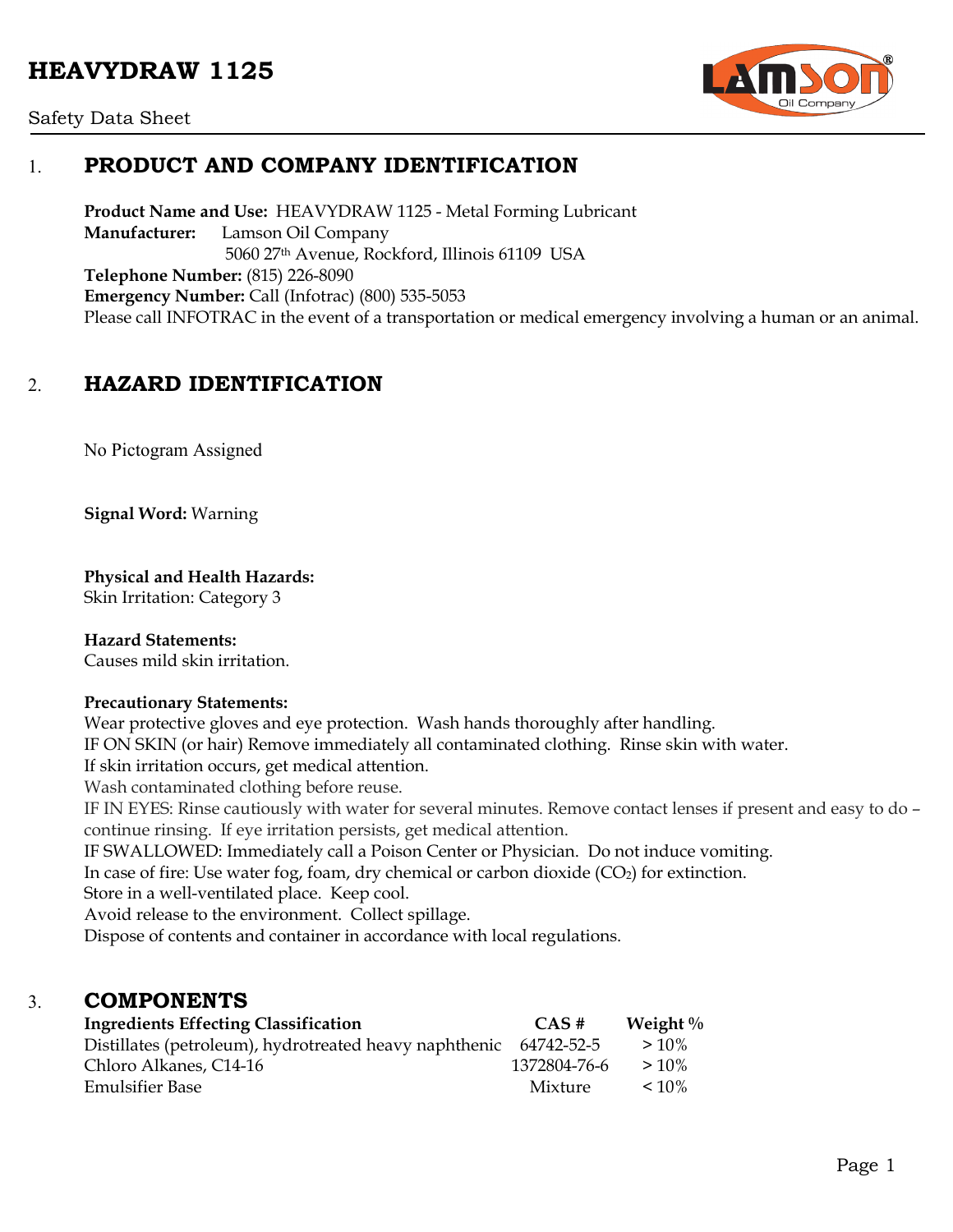### Safety Data Sheet

### 4. **FIRST AID MEASURES**

**IF IN EYES:** Rinse cautiously with water for several minutes. Remove contact lenses if present and easy to do – continue rinsing. If eye irritation persists, get medical attention.

**IF ON SKIN** (or hair): Remove immediately all contaminated clothing. Rinse skin with water. If skin irritation occurs, get medical attention.

**IF SWALLOWED**: Immediately call a Poison Center or Physician. Do not induce vomiting. **IF INHALED:** Remove to fresh air; apply artificial respiration if necessary. Get medical attention.

### 5. **FIREFIGHTING MEASURES**

#### **General Hazard**

Petroleum products can form combustible mixtures at temperatures at or above the flash point.

### **Firefighting**

Keep fire exposed containers cool with water spray. Separate unburning product from fire. Use carbon dioxide, foam, or dry chemical extinguishing media to put out fires.

### **Unusual Decomposition Products Under Fire Conditions**

None

# 6. **ACCIDENTAL RELEASE MEASURES**

#### **Personal Precautions**

Remove greatly contaminated clothing, including shoes and wash thoroughly after contact. Launder contaminated clothing before reuse.

#### **Environmental Precautions**

Stop leak if without risk. Dike large spills to prevent ingress into sewers or waterways. Clean spills with absorbent and store in marked containers for disposal. Dispose in accordance with all applicable regulations.

### 7. **HANDLING AND STORAGE**

#### **Safe Handling and Storage**

Do not handle, store, or dispense near open flames or ignition sources. Keep containers inside and out of direct sunlight. Avoid extreme temperatures. Do not reuse containers.

### **Incompatible Products**

Avoid strong oxidizing and reducing agents.

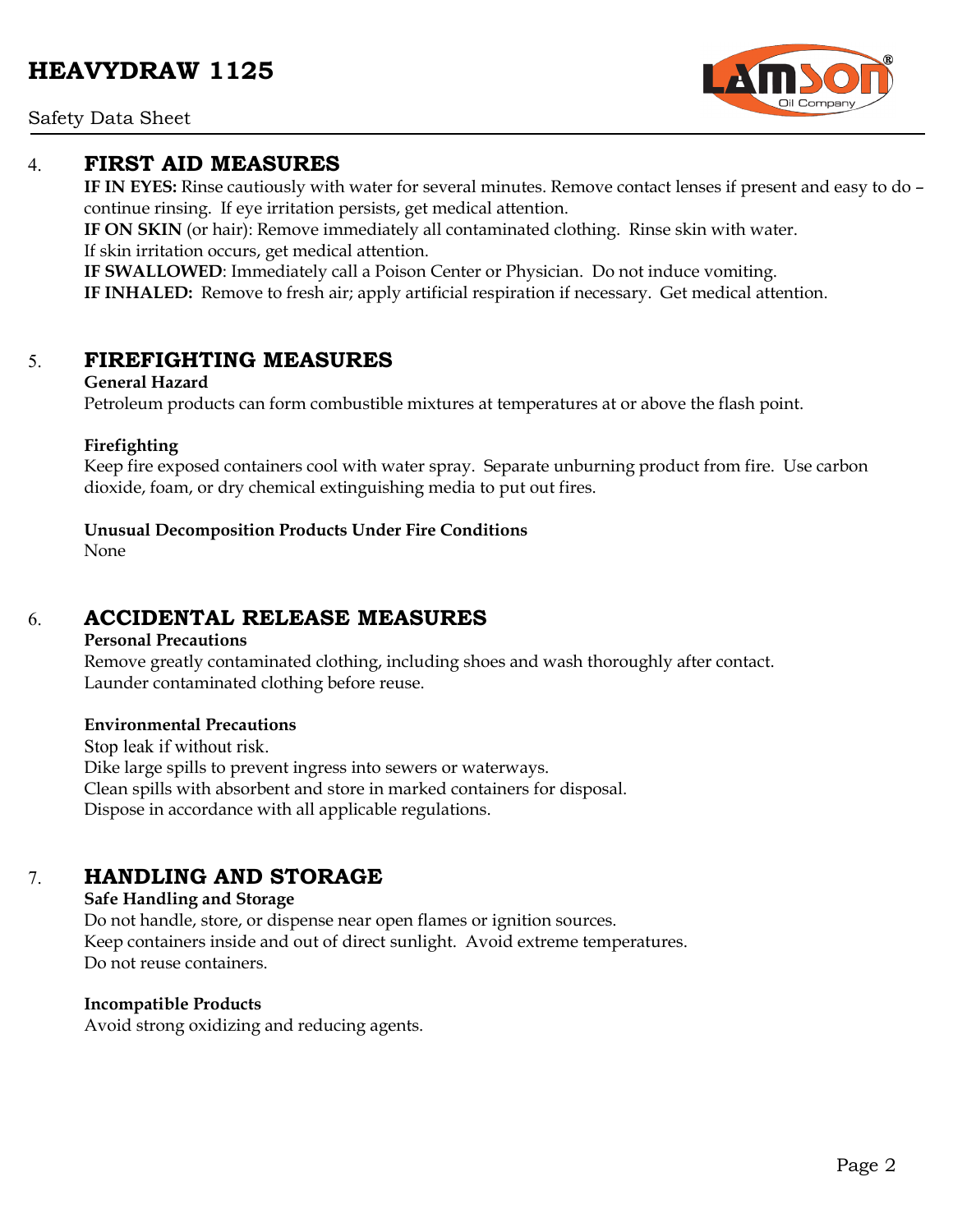# **HEAVYDRAW 1125**

#### Safety Data Sheet



# 8. **EXPOSURE CONTROL AND PERSONAL PROTECTION**

#### **Ventilation**

Local exhaust is usually sufficient. General exhaust is preferred.

### **Personal Protection**

Use approved respirator when airborne exposure limits are exceeded. Use petroleum resistant gloves to avoid prolonged contact. Wear goggles or safety glasses with splashguards.

### **Workplace Exposure Guidelines**

Petroleum Oil mist has a TLV limit of 5 mg/m3.

# 9. **PHYSICAL AND CHEMICAL PROPERTIES**

| <b>Boiling Point:</b>                          | $>$ 400 °F                                |  |
|------------------------------------------------|-------------------------------------------|--|
| Specific Gravity (water =1):                   | 1.05                                      |  |
| Vapor pressure (mm Hg):                        | ${}_{0.02}$                               |  |
| <b>Melting Point:</b>                          | Not Applicable                            |  |
| Vapor Density (Air =1):                        | > 5                                       |  |
| Evaporation Rate (butyl Acetate=1):            | Non-volatile                              |  |
| Solubility in water:                           | Dispersible                               |  |
| Reactivity in water:                           | NIL                                       |  |
| <b>Appearance and Odor:</b>                    | Clear, dark brown liquid; mild odor       |  |
| Flash point:                                   | > 350 °F                                  |  |
| Flammable Limits (volume percent in air):      | LEL: Not Established UEL: Not Established |  |
| <b>Autoignition Temperature: approximately</b> | Not Established                           |  |

### 10. **STABILITY AND REACTIVITY**

**Stability:** [ ] Unstable [ X ] Stable **Conditions to avoid:** None **Incompatibility (Materials to avoid):** Strong oxidizing and reducing agents. **Hazardous Decomposition Products:** Combustion may produce HCl and oxides of carbon. **Hazardous Polymerization:** [ ] May Occur [ X ] Will Not Occur **Conditions to Avoid:** Not Applicable

# 11. **TOXICOLOGICAL INFORMATION**

This product has minimal toxicity when inhaled, ingested, or when skin or eye contact is made. This product is not expected to cause cancer or to be a skin sensitizer. No data is available to indicate that any ingredient is mutagenic or genotoxic. This product is not expected to cause reproductive or developmental effects. Contact with eyes will result in irritation. Prolonged exposure to the skin could result in irritation or dermatitis.

Exposure to vapor or aerosol concentrations above the recommended exposure level is irritating to the eyes and respiratory tract, and may cause headaches or dizziness.